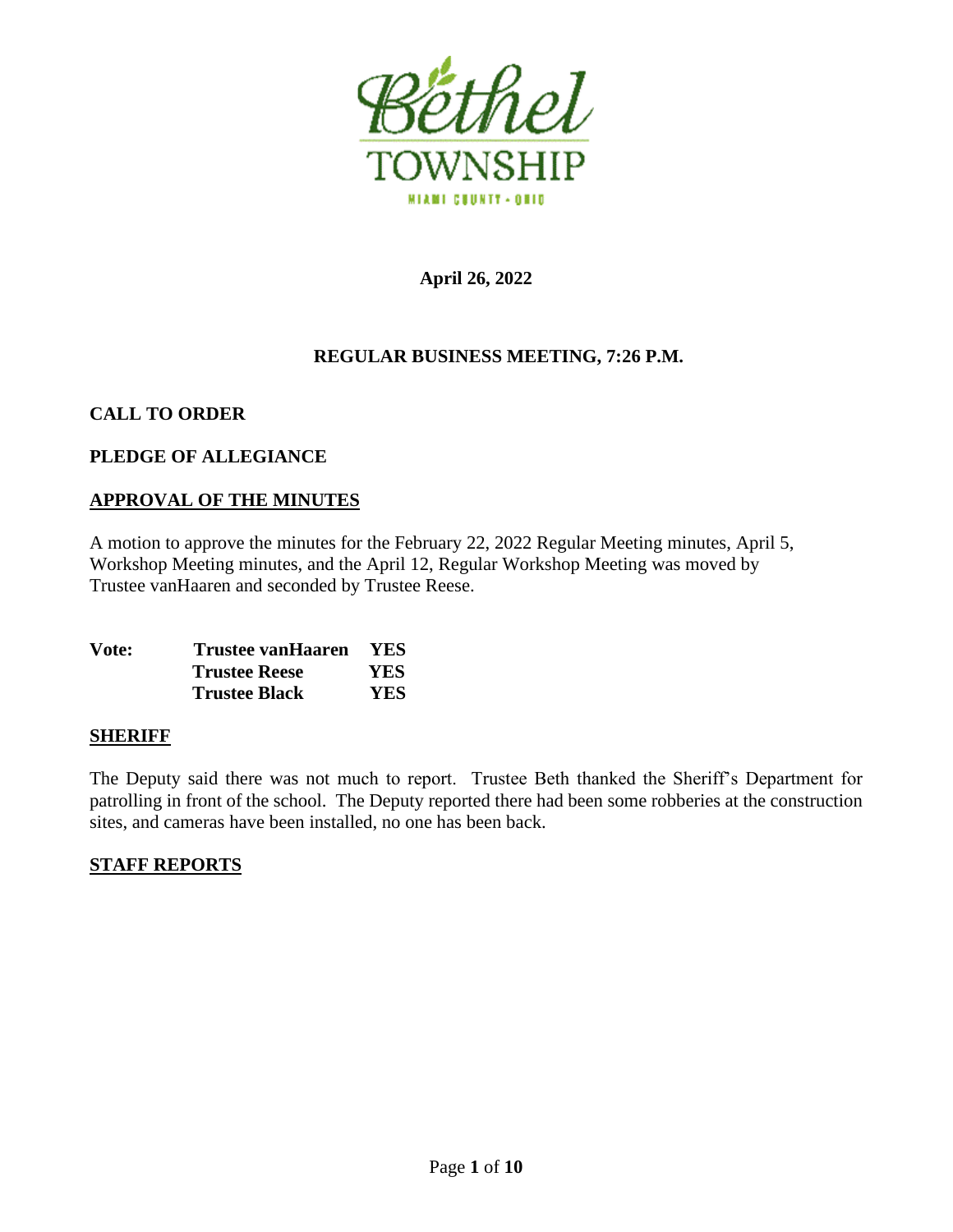# **FIRE Bethel Township Fire Department**

*Tipp City, OH*

This report was generated on 4/27/2022 12:34:11 PM

#### **Incident Type Count per Station for Date Range**

Start Date: 04/09/2022 | End Date: 04/22/2022

| <b>INCIDENT TYPE</b>                                   | # INCIDENTS |
|--------------------------------------------------------|-------------|
| Station: 1 - BETHEL TWP FIRE DEPT.                     |             |
| 111 - Building fire                                    |             |
| 321 - EMS call, excluding vehicle accident with injury | 12          |
| 322 - Motor vehicle accident with injuries             | c           |
| 551 - Assist police or other governmental agency       |             |
| 561 - Unauthorized burning                             |             |
| 611 - Dispatched & cancelled en route                  |             |
| 736 - CO detector activation due to malfunction        |             |
| # Incidents for 1 - Bethel Twp Fire Dept.:             | 19          |

# **Bethel Township Fire Department**

*Tipp City, OH*

This report was generated on 4/27/2022 12:33:31 PM

#### **Incidents per Zone per Shift for Date Range**

Start Date: 04/09/2022 | End Date: 04/22/2022



| <b>SHIFT</b> | <b>ZONE</b>            | # INCIDENTS    |
|--------------|------------------------|----------------|
| Platoon 1    | <b>BETHEL CLARK</b>    |                |
|              | Northeast Quadrant     | 2              |
|              | Northwest Quadrant     | 1              |
|              | Southeast Quadrant     | 3              |
|              | Southwest Quadrant     | 1              |
| Platoon 2    | Northeast Quadrant     | 1              |
|              | Northwest Quadrant     | 1              |
|              | Southeast Quadrant     | 1              |
|              | Southwest Quadrant     | $\mathfrak{p}$ |
| Platoon 3    | <b>BETHEL CLARK</b>    | 1              |
|              | <b>Brandt Quadrant</b> |                |
| Platoon 4    | Northeast Quadrant     |                |
| Platoon 5    | <b>Brandt Quadrant</b> | 1              |
| Platoon 6    | <b>Brandt Quadrant</b> |                |
|              | Northeast Quadrant     |                |
|              | <b>TOTAL:</b>          | 19             |





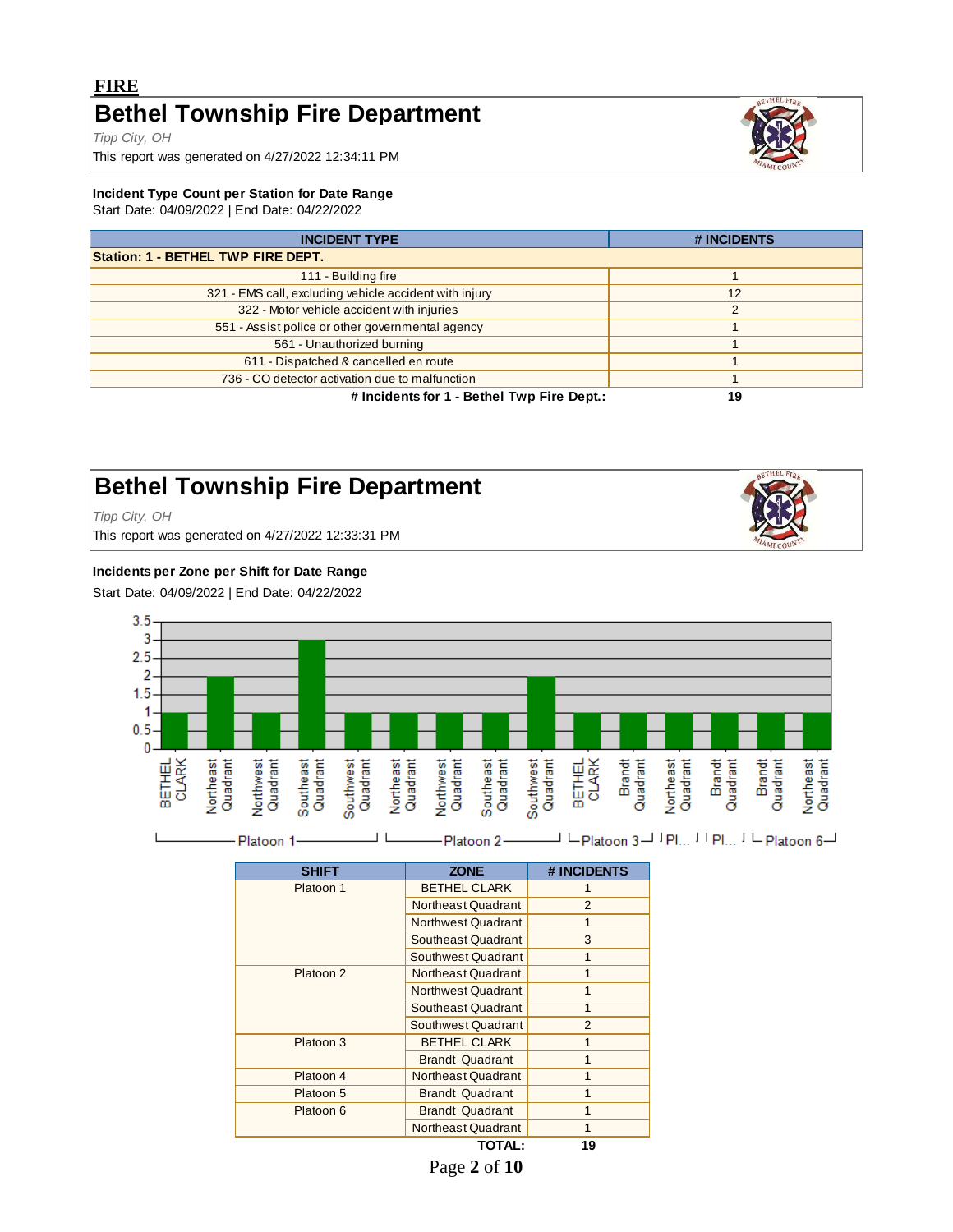Fire Chief Ehrhart reported that the mock crash at the Bethel High School went well.

| <b>ZONING</b> |                    |           |                                                                                                  |
|---------------|--------------------|-----------|--------------------------------------------------------------------------------------------------|
|               |                    |           | Since the last Trustee meeting, the following zoning certificate applications have been received |
| $ZC-21-22$    | 5075 E US RT 40    | POOL SHED |                                                                                                  |
| $ZC-22-22$    | 6045 DAYTON BRANDT | ZC-19-22  | 8725 WILDCAT RD                                                                                  |
| <b>GARAGE</b> |                    |           |                                                                                                  |

#### **Since the last Board of Zoning Appeals (BZA) meeting, the following application is in process**

**Case: CU-02-22:** A request from Asim Shakirian 5556 US RT 40 Tipp City, OH 45371, for a conditional use for a parking lot under *Bethel Twp Zoning Article 7 section 7.04*. Miami County Parcel #A01-044500, 16.76 acres. Current Zoning A-2. Approved for re-zoning of B-2, will go into effect on May 11, 2022.

#### **Since the last Zoning Commission (ZC) meeting, following zoning amendment applications are in process NONE**

#### **YEAR TO DATE (2022):**

Certificates issued in 2022: 22

Declarations received in 2022: 1

Variances requested in 2022: 5 Variances approved in 2022: 5

Conditional Use requested in 2022: 1 Conditional Use approved in 2022: 1

Zoning Amendments requested in 2022: 1 Zoning Amendments approved in 2022: 1

#### **BOARDS & COMMISSIONS**

#### **MIAMI COUNTY PLANNING COMMISSION:**

May 17, 2022, at 7:00PM

#### **BETHEL TOWNSHIP BOARD OF ZONING APPEALS (BZA):**

The BZA will meet at the Township Building April 28<sup>th</sup>, 2022 at 630PM.

#### **BETHEL TOWNSHIP ZONING COMMISSION (ZC)**

The Zoning Commission will not meet this month

#### **2022 ZONING ENFORCEMENT (YTD):**

|        | <b>Junk Cars</b> | <b>High Grass</b> | Construction | <b>Health Referrals</b> | Other | Cleared |
|--------|------------------|-------------------|--------------|-------------------------|-------|---------|
|        |                  |                   | Related      |                         |       |         |
| Month  |                  |                   |              |                         |       |         |
| $'T$ D |                  |                   |              |                         |       |         |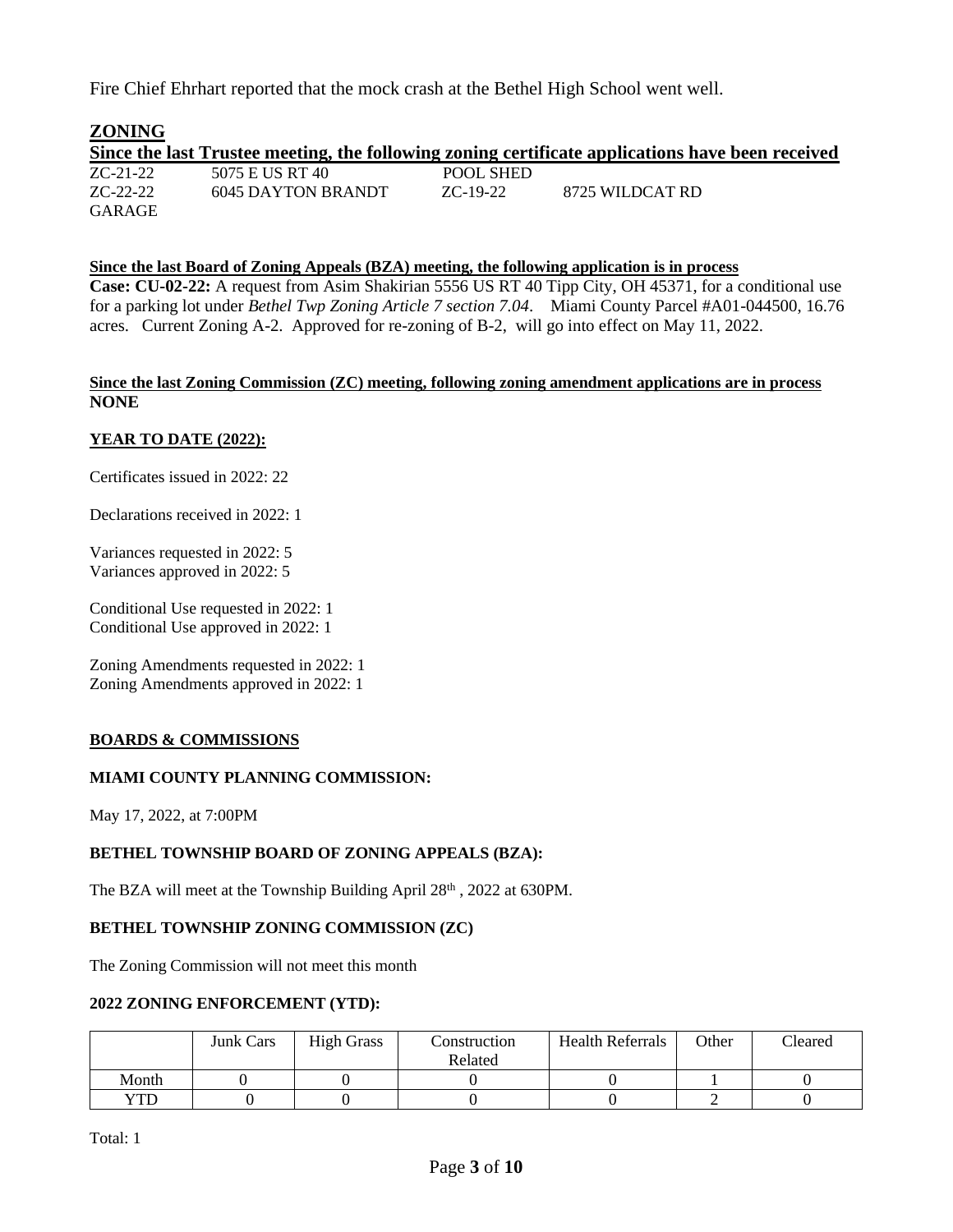## **ADMINISTRATORS REPORT**

There is one Resolution on the agenda this evening.

This is a Resolution to use the Standard Allowance for revenue loss in using ARPA funds. The US Department of Treasury issued their final ruling on how to use and report the ARPA funds. The recommendation for smaller governments is use this Standard Allowance for revenue loss during the COVID 19 pandemic.

The Township did receive the wetlands study for the Scarff/ New Carlisle Road.

## **TRUSTEE REPORTS**

#### **Trustee vanHaaren**:

Worked on details for the Large Landowner meeting on 7/27/22

Attended the MVRPC meeting on Climate Change this morning in Dayton

Had a call with the Health Department on water and sewer in West Charleston

Created the list of large landowners for our Large Landowner meeting on July 27 as well as a Save the Date postcard. I will mail merge the labels later on this week There are 174 landowners of parcels 20 acres or greater.

Reached out to Miami County Soil and Water, USDA and Ohio Public Works Green Space/Clean Ohio Fund and the Tecumseh Land Trust to invite them to speak at the meeting.

Attended the MVRPC meeting on Climate Change this morning in Dayton

Key takeaways:

So far in 2022, this region has had 6 precipitation events over 1", March 7 was the highest  $\omega$  2.48". I think we can attest to this with the number of drainage complaints we have had.

Last 7 years are the 7 warmest on record

This region of Ohio is trending to a wetter winter and spring, drier summer and wetter falls. Not ideal for farmers but the growing season is getting longer.

Solar farms are a great way to reduce housing density, CO2 emissions and diversify Ohio's energy sources.

There is a state government organization – Power for a Clean Future Ohio, PCFO, which helps local governments with zoning code that is solar friendly, apply for grants for Electric Vehicles charging stations and assess the robustness of our climate mitigation strategies.

Residential solar is driving installations in Miami County.

Page **4** of **10**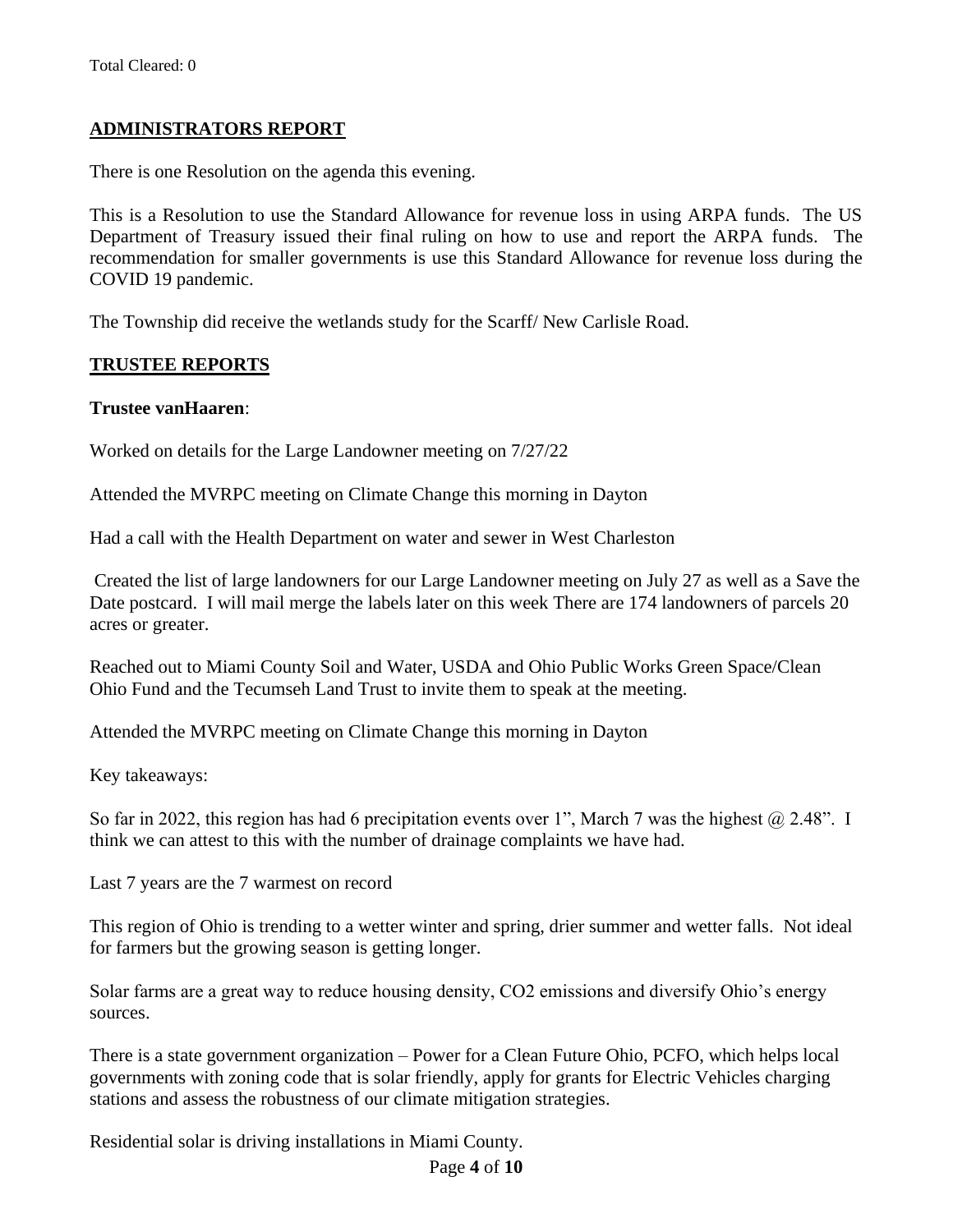PCFO can work with the township to develop a zoning code overlay for areas vulnerable to annexation.

Had a call with the Health Department on water and sewer in West Charleston

## **Trustee Reese**:

04-18 went to school board facilities and regular board meetings…

- They mentioned drainage issues of flooding across 201 where the new building is going up. Supt Firks to set up a meeting which will include invites to Trustee Black (our drainage liason) and Twp Admin Ehrhart.
- Several electric poles by new building will have to be relocated or moved back in order to add turn lanes into the new facility.
- Annexation update to say they had passed a resolution to support the trustees and also posted a memo from bill Keethler providing comments addressing the points in the original resolution.

## **Trustee Black:**

Talked to Todd Bird at the School about the drainage at the school, once the New School and Stadium is built there will be problems.

# **PUBLIC COMMENTS FOR ITEMS ON THE AGENDA**

Resident Mary Ann Layton stated that she had attended the City of New Carlisle meeting and that there was some discussion on the Annexation but there was conflicting information.

Resident Pat Ambusky asked if the joint meeting with the City of New Carlisle would be open to the public.

Administrator Ehrhart said that it would be.

# **ACTION ITEMS**

## **RESOLUTION 22-04-038**

## **A resolution electing to use the standard allowance for revenue loss as prescribed by the US Department of Treasury final rule on the use of ARPA Funds.**

**WHEREAS**, the Township has received a distribution of monies (the "ARPA Funds") from the American Rescue Plan Act of 2021 ("ARPA" or the "Act"); and

**WHEREAS**, Congress passed the Act effective March 11, 2021; and

**WHEREAS**, Section 603 created the Coronavirus Local Fiscal Recovery Fund which, among other things, appropriated money to cities, nonentitlement units of local government, and counties to mitigate the fiscal effects stemming from the public health emergency with respect to the Coronavirus Disease (Covid-19); and

**WHEREAS**, Section 603(c) generally provides that: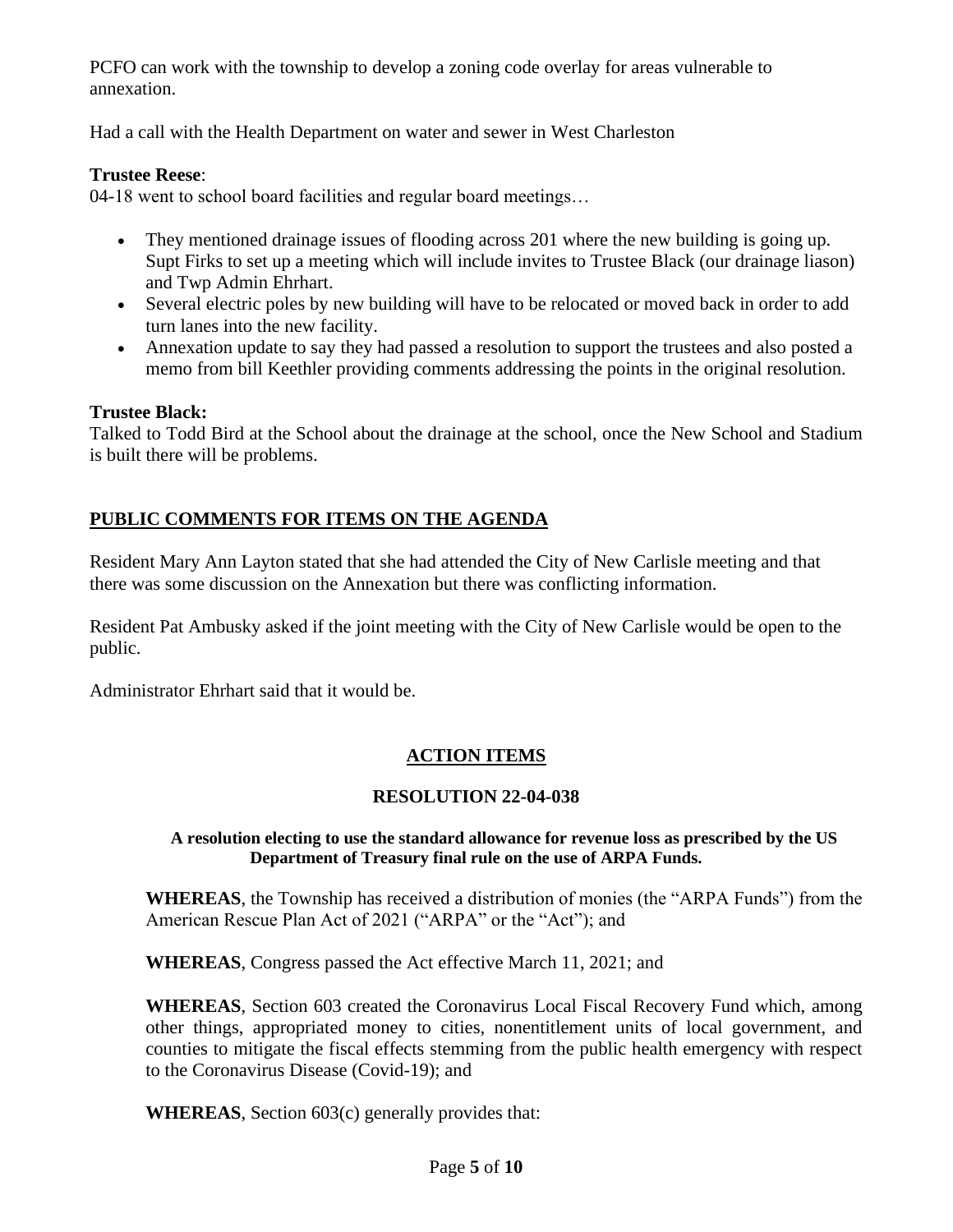(1) USE OF FUNDS. Subject to paragraph (2), and except as provided in paragraphs (3) and (4), a metropolitan city, nonentitlement unit of local government, or county shall only use the funds provided under a payment made under this section to cover costs incurred by the metropolitan city, nonentitlement unit of local government, or county, by December 31, 2024 -

(A) to respond to the public health emergency with respect to the Coronavirus Disease 2019 (COVID–19) or its negative economic impacts, including assistance to households, small businesses, and nonprofits, or aid to impacted industries such as tourism, travel, and hospitality;

(B) to respond to workers performing essential work during the COVID–19 public health emergency by providing premium pay to eligible workers of the metropolitan city, nonentitlement unit of local government, or county that are performing such essential work, or by providing grants to eligible employers that have eligible workers who perform essential work;

(C) for the provision of government services to the extent of the reduction in revenue of such metropolitan city, nonentitlement unit of local government, or county due to the COVID–19 public health emergency relative to revenues collected in the most recent full fiscal year of the metropolitan city, nonentitlement unit of local government, or county prior to the emergency; or

(D) to make necessary investments in water, sewer, or broadband infrastructure.

**WHEREAS**, Department of Treasury Final Rule, published on January 6, 2022, and effective April 1, 2022, provides in part that:

Treasury presumes that up to \$10 million in revenue has been lost due to the public health emergency and recipients are permitted to use that amount (not to exceed the award amount) to fund "government services." [The "standard allowance"].

**WHEREAS**, the Rule further observes that:

The standard allowance provides an estimate of revenue loss that is based on an extensive analysis of average revenue loss across states and localities, and offers a simple, convenient way to determine revenue loss particularly for Coronavirus State and Local Fiscal Recovery Fund's smallest recipients. This change is intended to promote administrative efficiency and simply revenue loss calculation for smaller recipients.

**WHEREAS**, the Rule further clarifies that recipients can use:

SLFRF funds on government services up to the revenue loss amount, whether that be the standard allowance amount or the amount calculated using the [Final Rule four-step process]. Government services generally include any service traditionally provided by a government, unless treasury has stated otherwise.

WHEREAS, some common examples of "government services" expressly recognized by Treasury are as follows:

• Road building and maintenance, and other infrastructure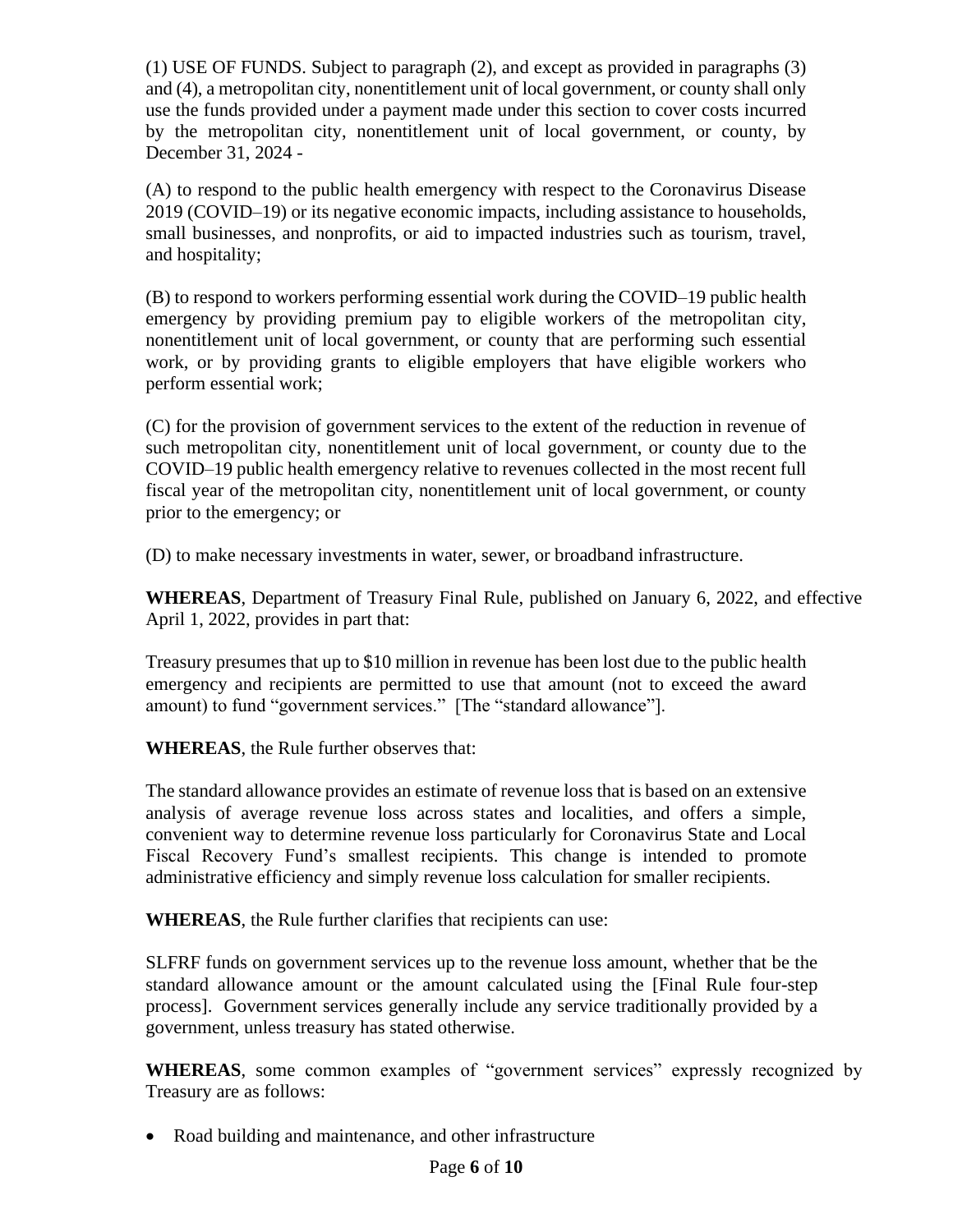- Health services
- General government administration, staff, and administrative facilities
- Environmental remediation
- Provision of police, fire, and other public safety services (including purchase of fire trucks and police vehicles)
- Maintenance or pay-go funded building infrastructure
- Modernization of cybersecurity, including hardware, software, and protection of critical infrastructure

**WHEREAS**, "Government services is [deemed by Treasury] the most flexible eligible use category under the SLFRF program, and funds are subject to streamlined reporting and compliance requirements;" and

**WHEREAS**, funds utilized pursuant to the standard revenue loss allowance continue to have certain restrictions, including:

- Deposit into pension funds
- Satisfaction of settlements or judgments
- Contributions to financial reserves or "rainy day" funds

**NOW THEREFORE,** it is hereby RESOLVED by the Board that:

1. The Township elects to use the standard allowance and its presumption of revenue loss due to the public health emergency and to use the amount authorized herein to fund government services

2. The projects described herein serves the objectives of the Act by providing services traditionally provided by a government, namely:

- □ Police protection
- □ Fire and emergency medical services
- □ Road repair, maintenance and other transportation and safety services
- □ Public infrastructure support
- $\Box$  General government administration and administrative facilities
- □ Land use regulations and enforcement
- □ Parks and recreational facilities and programs

3. Accordingly, expenditures for these projects are in the best interests of the Township and is deemed a priority for the community.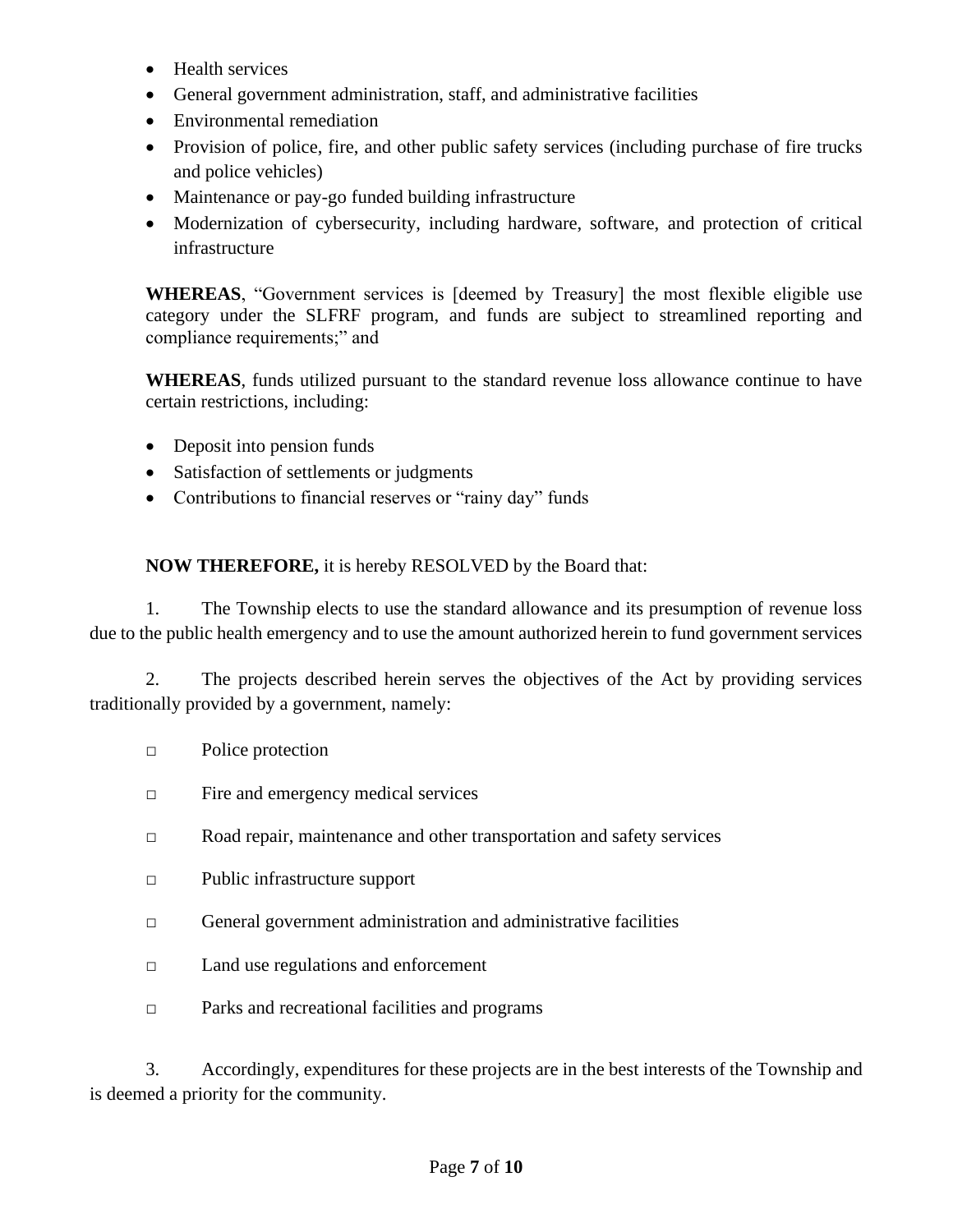4. No obligations paid under the authority of this Resolution were incurred prior to March 3, 2021.

**BE IT FURTHER RESOLVED:** that it is hereby found and determined that all formal actions of this Township concerning and relating to the adoption of this Resolution were adopted in an open meeting of the Township Trustees, and that all deliberations of the Township Trustees and any of its committees that resulted in such formal action, were in a meeting open to the public, in compliance with all legal requirements, including Section 121.22 of the Ohio Revised Code.

The motion was moved by Trustee: **Beth vanHaaren** And seconded by Trustee: **Julie Reese**

**VOTE:**

| <b>Trustee Beth vanHaaren</b> | <b>YES</b> |
|-------------------------------|------------|
| <b>Trustee Julie Reese</b>    | YES        |
| <b>Trustee Don Black</b>      | YES.       |

## **CERTIFICATE OF RECORDING OFFICER**

I, DEBORAH A. WATSON, HEREBY CERTIFY THAT THE FORGOING IS A TRUE AND CORRECT COPY OF RESOLUTION #22-04-038 ADOPTED BY THE BOARD OF TRUSTEES OF BETHEL TOWNSHIP, MIAMI COUNTY HELD ON THE 26<sup>th</sup> DAY OF APRIL 2022, AND THAT I AM DULY AUTHORIZED TO EXECUTE THIS CERTIFICATE

DEBORAH A. WATSON FISCAL OFFICER BETHEL TOWNSHIP, MIAMI COUNTY

\_\_\_\_\_\_\_\_\_\_\_\_\_\_\_\_\_\_\_\_\_\_\_\_\_\_\_\_\_\_\_\_\_

## **ANNOUNCEMENTS**

- April 27 Zoning Commission Workshop Meeting 6:00 PM
- April 28 BZA Meeting 6:30/Zoning Commission 7:30 PM
- May 3 Trustee Workshop Meeting, Township Meeting Room, 9:00AM\*
- May 10 Trustee Regular Meeting, Township Meeting Room, 7:00 PM
- May13 Joint Workshop Meeting with City of New Carlisle, Fire Station 6:30pm
- May 17 Trustee Workshop Meeting, Township Meeting Room, 9:00AM\*
- May 24 Trustee Regular Meeting, Township Meeting Room, 7:00 PM
- May 30 Township Offices Closed in Observance of Memorial Day

#### **An \* indicates a meeting will be held only if needed.**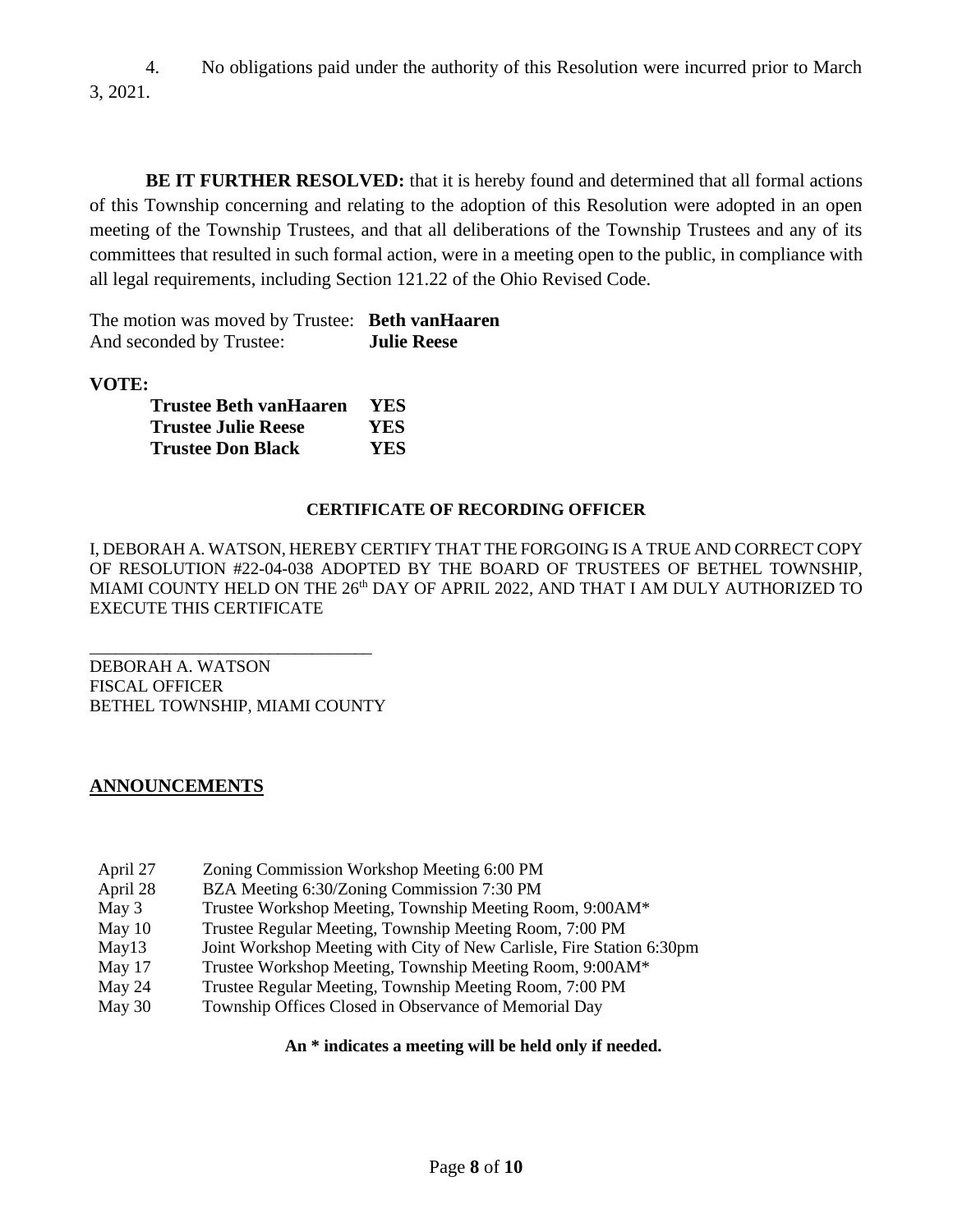## **PUBLIC COMMENTS ON ANY TOPIC**

## **RESOLUTION 22-04-039 A RESOLUTION TO RECORD ELECTRONIC PAYMENTS 173-301 AND THE WARRANTS 53355-53378**

BE IT RESOLVED, BY THE BOARD OF TRUSTEES OF BETHEL TOWNSHIP, MIAMI COUNTY THAT THE PAYMENT OF THE ELECTRONIC PAYMENTS FROM NO.173-301 AND THE WARRANTS 53355-53378 BE RECORDED THROUGH THE REQUEST OF THE FISCAL OFFICER.

The motion was moved by Trustee: **Beth vanHaaren** And seconded by Trustee: **Julie Reese**

#### **VOTE:**

| Trustee Beth vanHaaren     | <b>YES</b> |
|----------------------------|------------|
| <b>Trustee Julie Reese</b> | YES.       |
| <b>Trustee Don Black</b>   | YES.       |

#### **PAYMENTS**

| <b>Number</b> | <b>Transactio</b> | Payee                       | <b>Total Warrant</b> |
|---------------|-------------------|-----------------------------|----------------------|
|               | n Date            |                             | <b>Amount</b>        |
| 273-2022      | 4/11/22           | <b>TYLER D ALLISS</b>       | \$1,440.16           |
| 273-2022      | 4/11/22           | <b>TYLER D ALLISS</b>       | \$1,440.16           |
| 274-2022      | 4/11/22           | MICHAEL ARNOLD JR           | \$306.04             |
| 275-2022      | 4/11/22           | <b>JAIMIE BAGWELL</b>       | \$165.45             |
| 276-2022      | 4/11/22           | <b>CYRUS N BROYLES</b>      | \$891.29             |
| 277-2022      | 4/11/22           | <b>BENJAMIN M CAHILL</b>    | \$683.36             |
| 278-2022      | 4/11/22           | <b>JACOB DANIEL CLINE</b>   | \$1,107.85           |
| 279-2022      | 4/11/22           | <b>ALLAN DAVIS</b>          | \$862.97             |
| 280-2022      | 4/11/22           | <b>JAMES ANDREW EHRHART</b> | \$670.95             |
| 281-2022      | 4/11/22           | <b>AUSTIN HOFFMAN</b>       | \$880.22             |
| 282-2022      | 4/11/22           | <b>JASON JASPER</b>         | \$365.63             |
| 283-2022      | 4/11/22           | <b>GERALD E LEACH</b>       | \$1,096.92           |
| 284-2022      | 4/11/22           | WILLIAM P MANNHEIM          | \$993.75             |
| 285-2022      | 4/11/22           | <b>BRIAN D MCKELLAR</b>     | \$441.31             |
| 286-2022      | 4/11/22           | <b>STACEY L MCKENZIE</b>    | \$546.09             |
| 287-2022      | 4/11/22           | <b>JAROD M REILLY</b>       | \$158.64             |
| 288-2022      | 4/11/22           | <b>AMIER SALAH</b>          | \$632.41             |
| 289-2022      | 4/11/22           | <b>JOSHUA SCHIEBREL</b>     | \$437.29             |
| 290-2022      | 4/11/22           | <b>CHRISTOPHER M SCOTT</b>  | \$1,121.38           |
| 291-2022      | 4/11/22           | <b>JAMES R SEBASTIAN</b>    | \$326.32             |
| 292-2022      | 4/11/22           | <b>ALEXANDER SEGRETTO</b>   | \$966.00             |
| 293-2022      | 4/11/22           | <b>CODY TYLER TEEGARDEN</b> | \$1,258.79           |